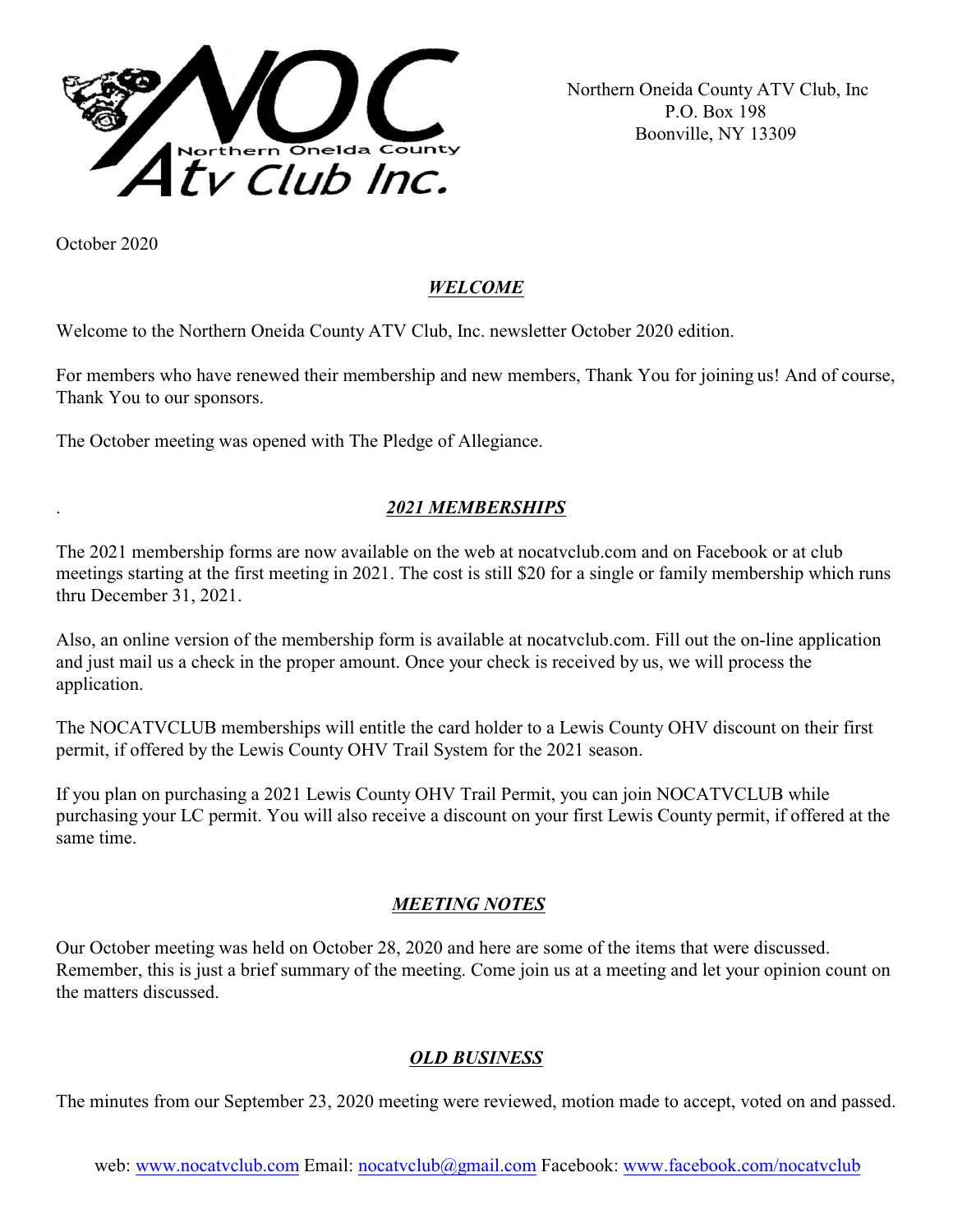#### *TREASURY REPORT*

The treasury report was given by Lynda Ferderick, Treasurer. A motion was made to accept the report, voted on and passed.

#### *CLUB MERCHANDISE*

Northern Oneida County ATV Club, Inc. branded merchandise was discussed. An inventory shows there are some size shirts with limited quantities or some sizes are sold out. It was decided to table until next year if additional shirts should be ordered or wait longer until the other sizes are reduced or sold out.

Also, the possibility of static window clings with some sort of our club logo for your car or truck was discussed. This will need investigation to determine feasibility and cost.

#### *SPONSORS*

Sponsor letters were reviewed and approved. They will be sent out to existing sponsors asking for their continued support in 2021. Also, invitation letters to become a club sponsor will be sent out to potential sponsors. If you know someone with a business that might be interested in being a sponsor of Northern Oneida County ATV Club, Inc., have them contact us or let us know and we will send them an invitation. Being a sponsor brings their business to the eyes of ATV/UTV community

#### *TRAIL NEWS*

As discussed at the September meeting, trail expansion is the goal for 2021 on lands we currently have permission to develop new trails on. At this point, the new trails will not happen unless we get enough volunteers to step up and help in the planning, marking and cleaning brush. Mostly tree pruning and weed wacking will be involved along with trail flagging and sign posting. There will be very limited or no cutting down of substantial sized trees, only saplings, if an alternative route is not feasible.

If you are interested in trails in Forestport, you need to contact the town Supervisor regarding our request. Without ATV enthusiasts and the businesses that want the trail access getting involved, our hands are tied. If you want to get Forestport connected, reach out to the town Supervisor, TJ Entwistle Phone: 315-392-2801 ext. 2 and let him know you want action on our request.

# **ALL NORTHERN ONEIDA COUNTY ATV CLUB TRAILS ARE CLOSED FOR THE**

**2020 SEASON.** Now it's the hunters and snowmobilers time to enjoy the land until spring.

.

## *RAFFLE WINNER*

The free raffle at the October meeting was for a bottle of Pig Butt BBQ seasoning donated by Countryside Stove and Chimney, 9509 River Road, Marcy, NY. Stop in and say thank you to Steve for supporting the club with a donation. The winner, randomly drawn, was Debra Lynn Norholm-Gille.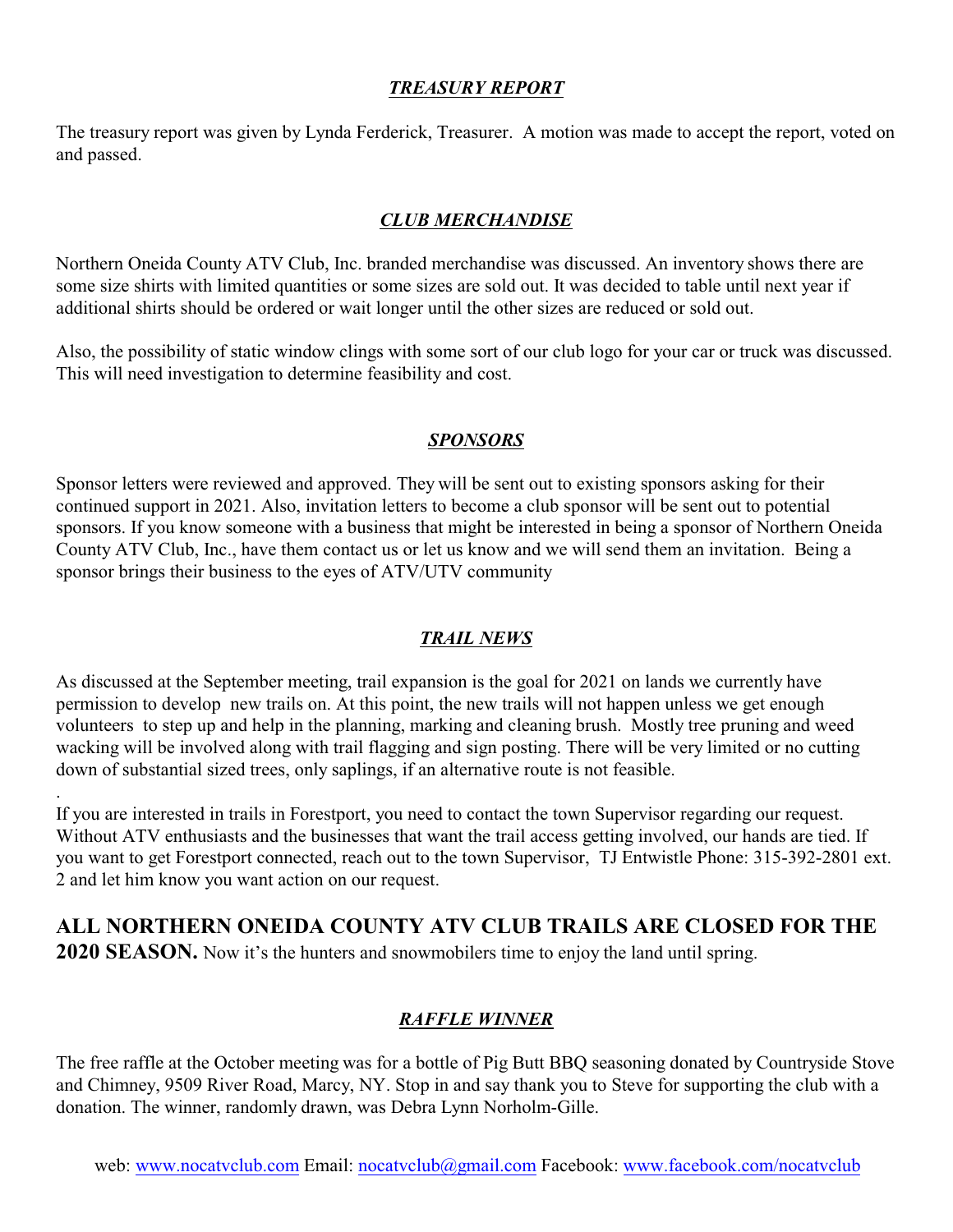## *VOLUNTEER ELECTED POSSITIONS*

There are still currently two club positions open, President and Secretary. If you would like to get involved with your club in either of these positions or learn more, please contact us via email, US mail or on Facebook at our sites listed below or at a meeting. As an official or volunteer, your involvement in the club helps determine our future decisions.

# *CLUB MEETING DATES*

A motion was made to no longer hold a meeting in February due to inclement weather affecting attendance. It was voted on and passed, therefor there will not be meetings in February.

## *LEWIS COUNTY OHV TRAIL SYSTEM*

Lewis County trail workers continued on the Singing Waters Campground on Fish Creek Roadm.and will continue to work on this in 2021.

The Lewis County OHV Trail Permit website shut down on October 31, 2020. The website will be back up in March 2021 for permit sales.

If anyone has a business and would like a business ad on the Lewis County OHV Trailmap, contact the Lewis County Chamber of Commerce or Jackie Mahoney, Director of Recreation, Forestry and Parks, 7660 North State Street, Lowville, NY 13367, Office Phone: (315) 376-5972, Fax: (315) 377-3137, Email: [jackiemahoney@lewiscounty.ny.gov,](mailto:jackiemahoney@lewiscounty.ny.gov,)

# **ALL LEWIS COUNTY OFF ROAD TRAILS ARE CLOSED**.

.

## *NEXT NOCATVCLUB MEETING*

The next meeting of the Northern Oneida County ATV Club is scheduled for Wednesday, March 24, 2021 at 6:30 PM. Watch nocatvclub.com and our Facebook page a few days before for confirmation the meeting will be held.

## *NEXT LEWIS COUNTY OHV ROUNDTABLE MEETING*

The next Lewis County ATV Trail Roundtable is Wednesday, November 16, at 4:30 pm and will be via ZOOM video and at the Lowville VFW, 7752 West State Street, Lowville. The meetings are open to all ATV enthusiasts. These meetings are held by Jackie Mahoney, Director of Recreation, Forestry and Parks, 7660 North State Street, Lowville, NY 13367, Office Phone: (315) 376-5972, Fax: (315) 377-3137, Email: [jackiemahoney@lewiscounty.ny.gov,](mailto:jackiemahoney@lewiscounty.ny.gov,) ZOOM requires an invite and ZOOM software, so if you would like to attend via ZOOM, contact Jackie for an invitation.

## *SPECIAL THANKS*

web: [www.nocatvclub.com](http://www.nocatvclub.com) Email: [nocatvclub@gmail.com](mailto:nocatvclub@gmail.com) Facebook: [www.facebook.com/nocatvclub](http://www.facebook.com/nocatvclub)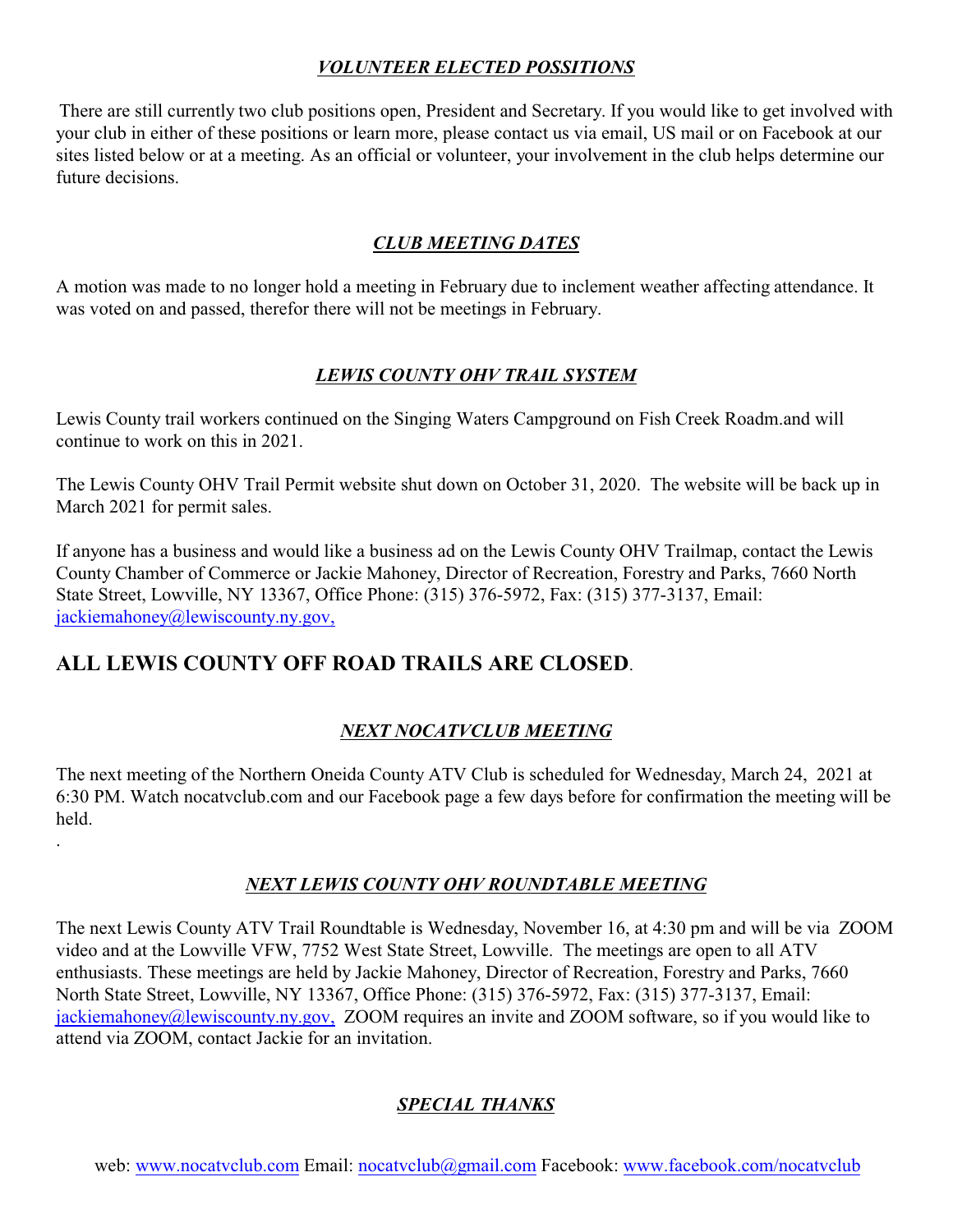Thank You to the Harland J. Hennessey VFW Post 5538, 108 Park Avenue, Boonville, NY for allowing us to use their facilities to hold our monthly club meetings. Please support them and their events.

#### *AND FINALLY........*

A BIG Thank You to our Vice-president, Debra Lynn Norholm-Gille, Treasurer, Lynda Frederick, those members who stepped up to volunteer, for keeping this club up and running during this very trying season!

Wishing everyone a wonderful holiday season and a healthy winter. Until spring, Happy trail dreaming!

Northern Oneida County ATV Club, Inc.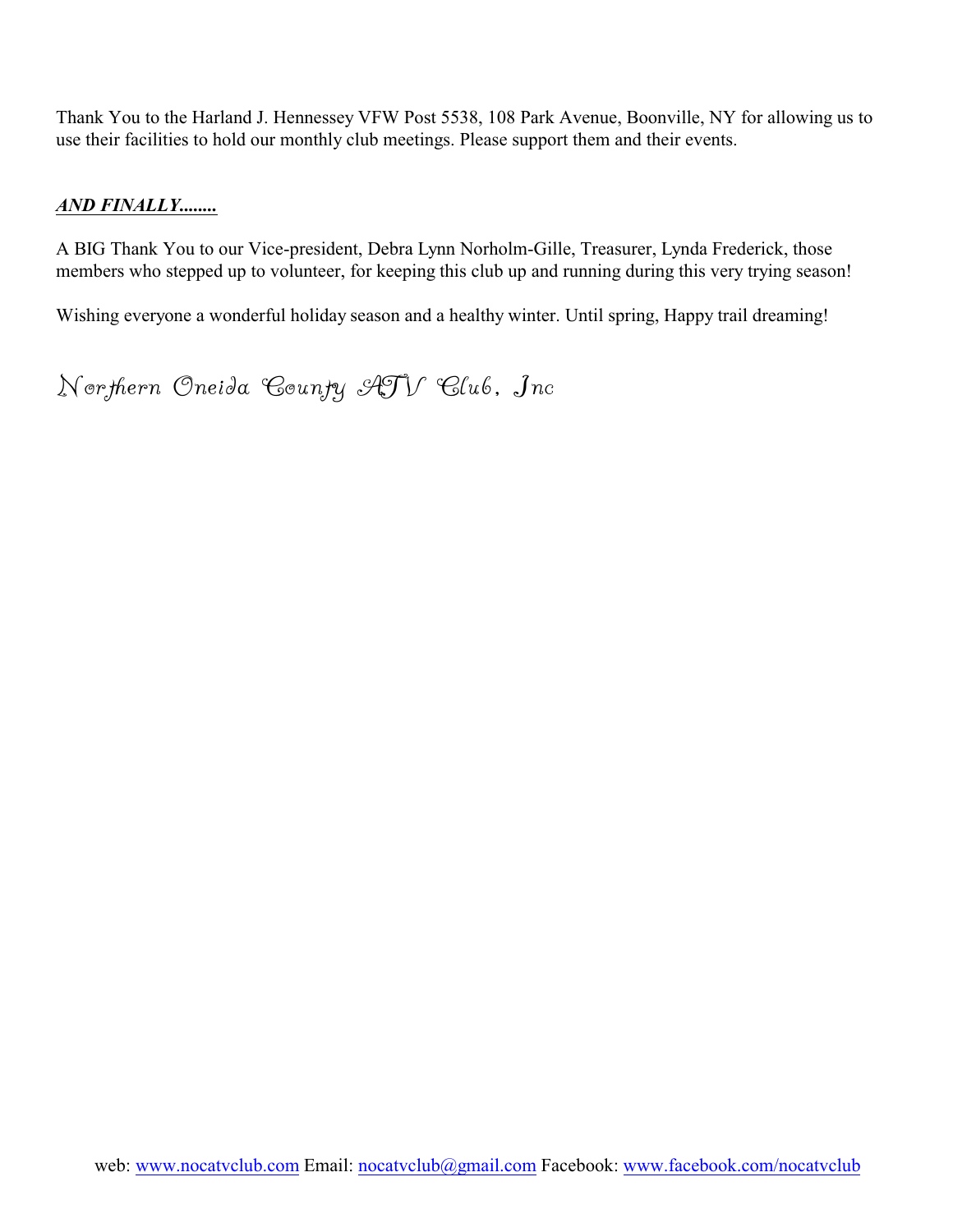#### PLEASE SUPPORT AND THANK THE FOLLOWING SPONSORS AS THEY SUPPORT YOUR CLUB AND ATVing!

Email us if you would like to become a sponsor and have your business listed here.

O'Connor Printing, Inc For all your printing needs Lori O'Connor 9472 Smith Road. Boonville, NY 13309 Phone: 315-942-2776 Email: oconnorprinting@citlink.net Web: [O'Connor Printing](http://www.oconnorprintinginc.com/)

LaFave, White & McGivern L.S, P.C. Land Surveyors, Photogrammetrists Theresa, Boonville, Rome P.O. Box 347 101 East Schuyler Street Boonville, NY 13309 Phone: 315-942-4424 Email: [abailey@lafavewhitemcgivern.com](mailto:abailey@lafavewhitemcgivern.com) Web: [LaFave,White & McGivern](https://lwmlspc.com/)

Unlimited Collision & Customs Gary Moscicki & Courtney Hoskins 3847 Franklin Street Lyons Falls, NY 13368 Phone: 315-348-4569 Web: [Unlimited Collision & Customs](https://www.facebook.com/Unlimited-Collision-Customs-128034920581230)

Charlie's Liquor 102 Railroad Avenue Boonville, NY 13309 Phone: 315-378-7592 Web: [Charlie's Liquor](https://www.facebook.com/Charlies-Liquor-977253299076227)

Adirondack Builders Inc. Est: 2002 / Fully Insured Dean Case, CEO 1147 State Route 26 West Leyden, NY 13489 Phone: 315-534-3319 Web: [Adirondack Builders](http://adirondackbuildersinc.com/) Milk Plant Tavern Open 7 days a week Fine Food & Brew State Route 26 West Leyden, NY Phone: 315-942-2289 Web: [Milk Plant Tavern](https://www.facebook.com/Milk-Plant-Tavern-181282058573865)

Kratzys Bar & Grill 10169 State Route 28 Alder Creek, NY 13301 Phone: 315-392-2689 Web: [Kratzys Bar & Grill](https://www.facebook.com/homeoftheelkburger)

Scouten's Auto Complete Collision, Mechanical Repair All Work Guaranteed 10807 State Route 28 Forestport, NY Phone: 315-392-6303 Web: [Scouten's Auto](https://www.facebook.com/Scoutens-Auto-2087590914846050/?rf=157344270972337)

Fox Brothers Automotive Benjamin Fox 13491 State Route 12 Boonville, NY 13309 Phone: 315-942-5121 Fax: 315-942-5120 Web: [Fox Brothers Automotive](http://foxbrosauto.com/)

H. J. Opdyke Lumber 13628 RT 12 Boonville, NY 13309 Phone: 315-942-4321 Fax: 315-942-4323 Web: [H. J. Opdyke Lumber](http://opdyke.com/Boonville)

White Lake Inn Overlooking White Lake on Route 28 12676 State Route 28 Woodgate, NY 13494 Phone: 315-392-5439 Web: [White Lake Inn](https://www.facebook.com/WhiteLakeInn)